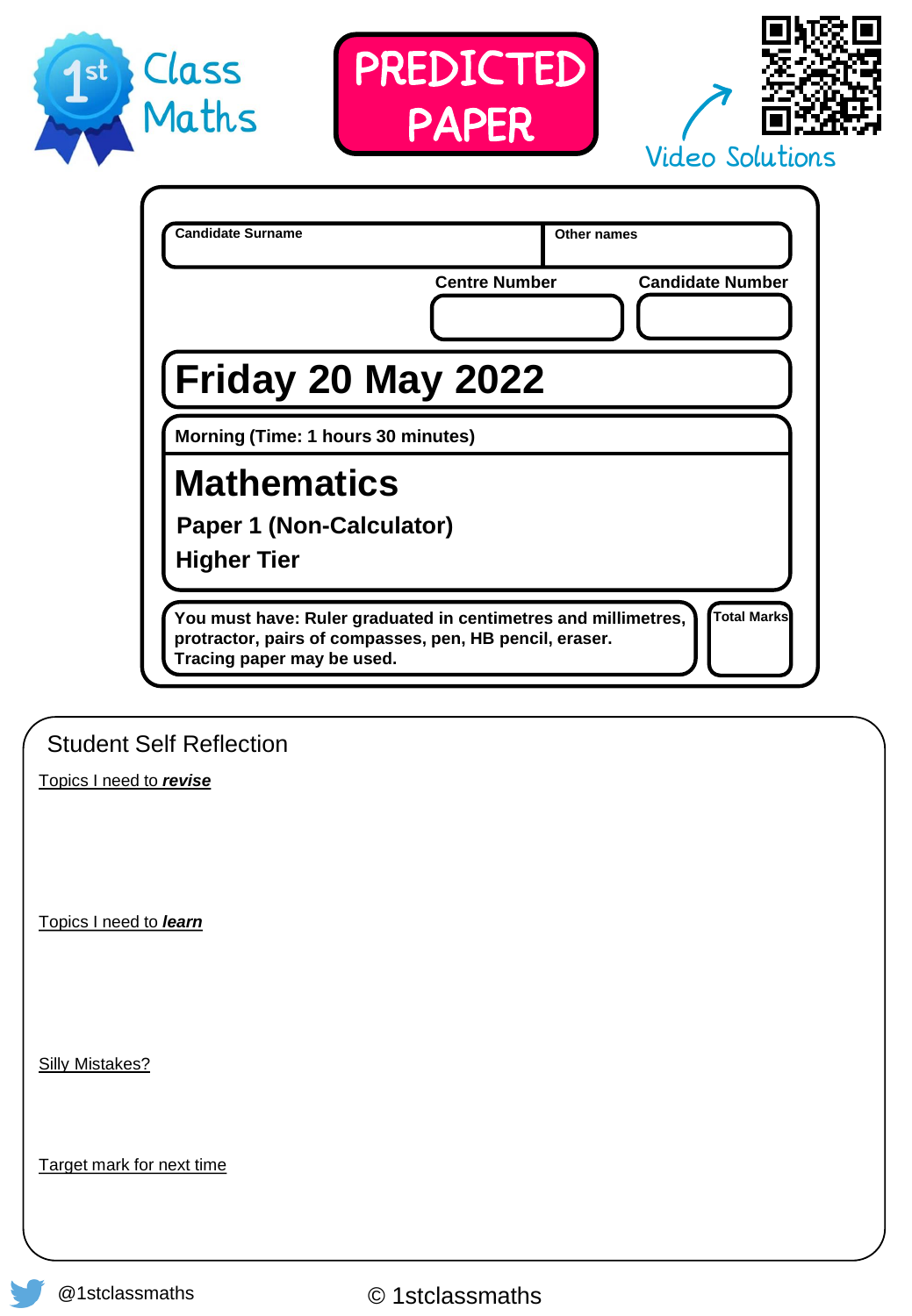

## **Answer ALL questions**

## **Write your answers in the spaces provided**

## **You must write down all the stages in your working.**

**1** Write 126 as a product of its prime factors.

**(Total for Question 1 is 2 marks)**

**2** Solve 9*p* < 48 – 3*p*

**(Total for Question 2 is 2 marks)**

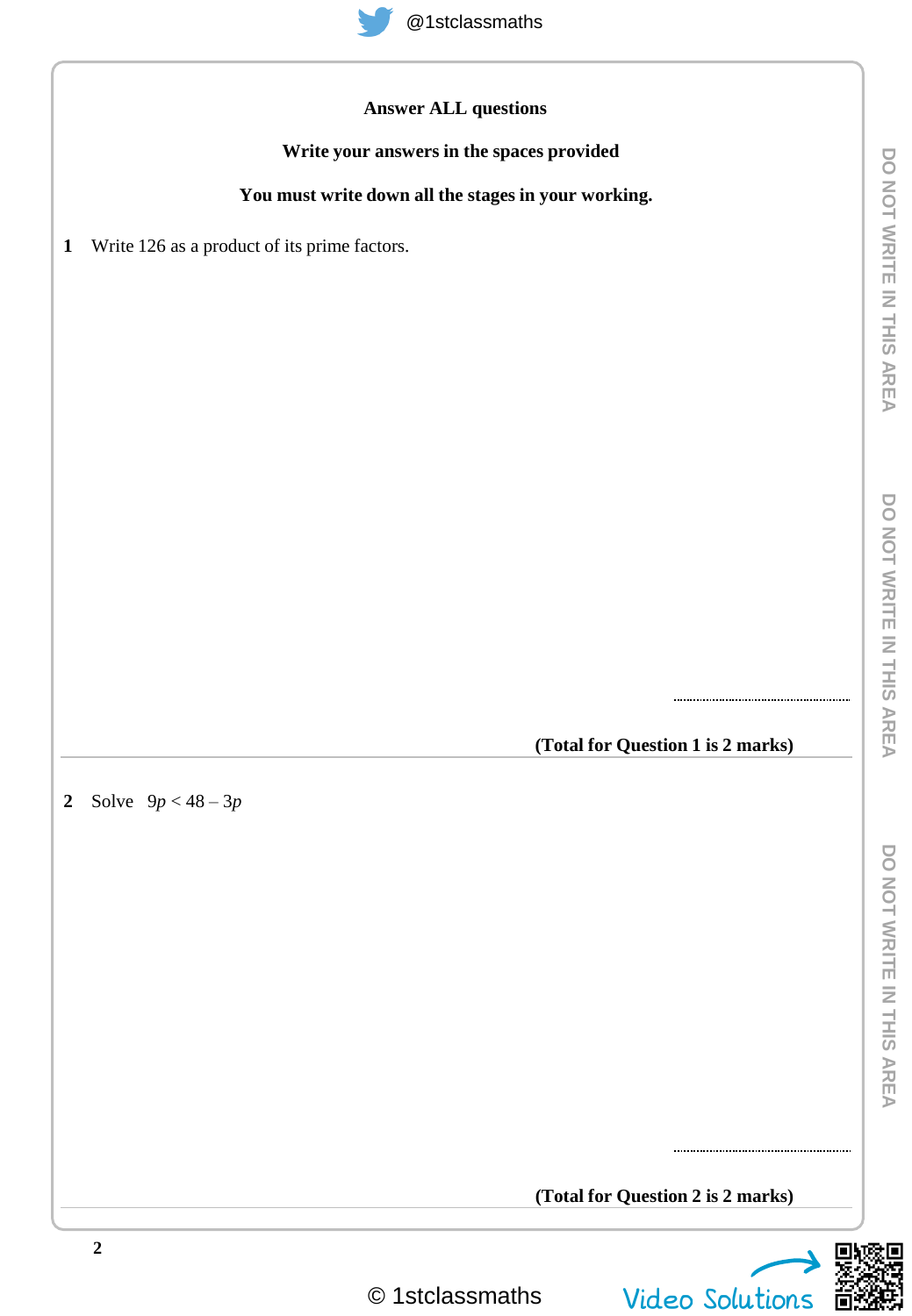**3** (a) Write  $6.25 \times 10^{-3}$  as an ordinary number.

(b) Work out  $(7 \times 10^{12}) \times (4 \times 10^3)$ Give your answer in standard form.

> **(2)**

**(1)**

 $\begin{minipage}{.4\linewidth} \begin{tabular}{l} \hline \textbf{0} & \textbf{0} & \textbf{0} & \textbf{0} & \textbf{0} & \textbf{0} & \textbf{0} & \textbf{0} & \textbf{0} & \textbf{0} & \textbf{0} & \textbf{0} & \textbf{0} & \textbf{0} & \textbf{0} & \textbf{0} & \textbf{0} & \textbf{0} & \textbf{0} & \textbf{0} & \textbf{0} & \textbf{0} & \textbf{0} & \textbf{0} & \textbf{0} & \textbf{0} & \textbf{0} & \textbf{0} & \$ 

## **(Total for Question 3 is 3 marks)**

**(Total for Question 4 is 3 marks)**

**4** Helen and Emma share some money in the ratio 2 : 5 Emma receives £21 more than Helen.

Work out how much money Emma receives.



**3**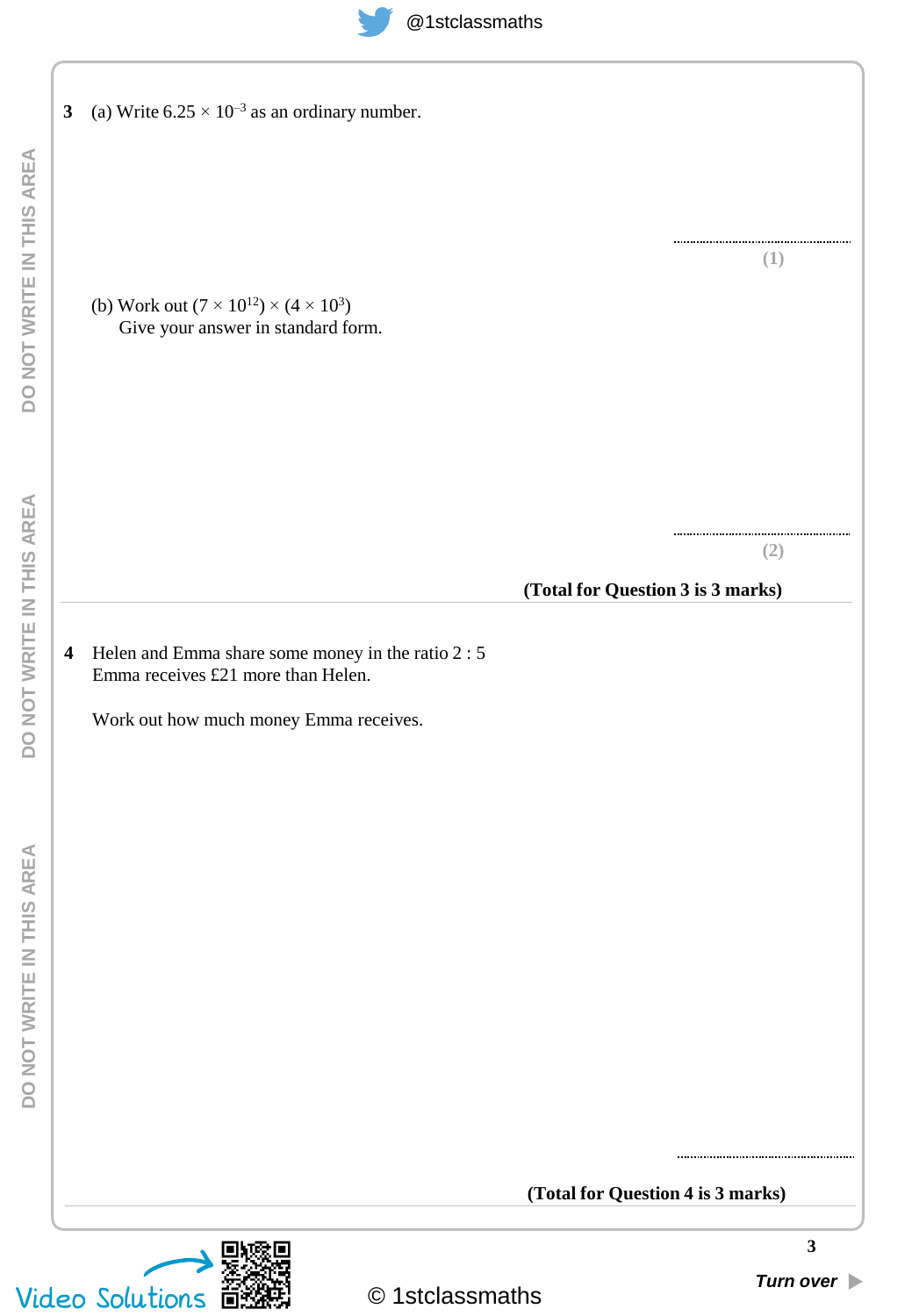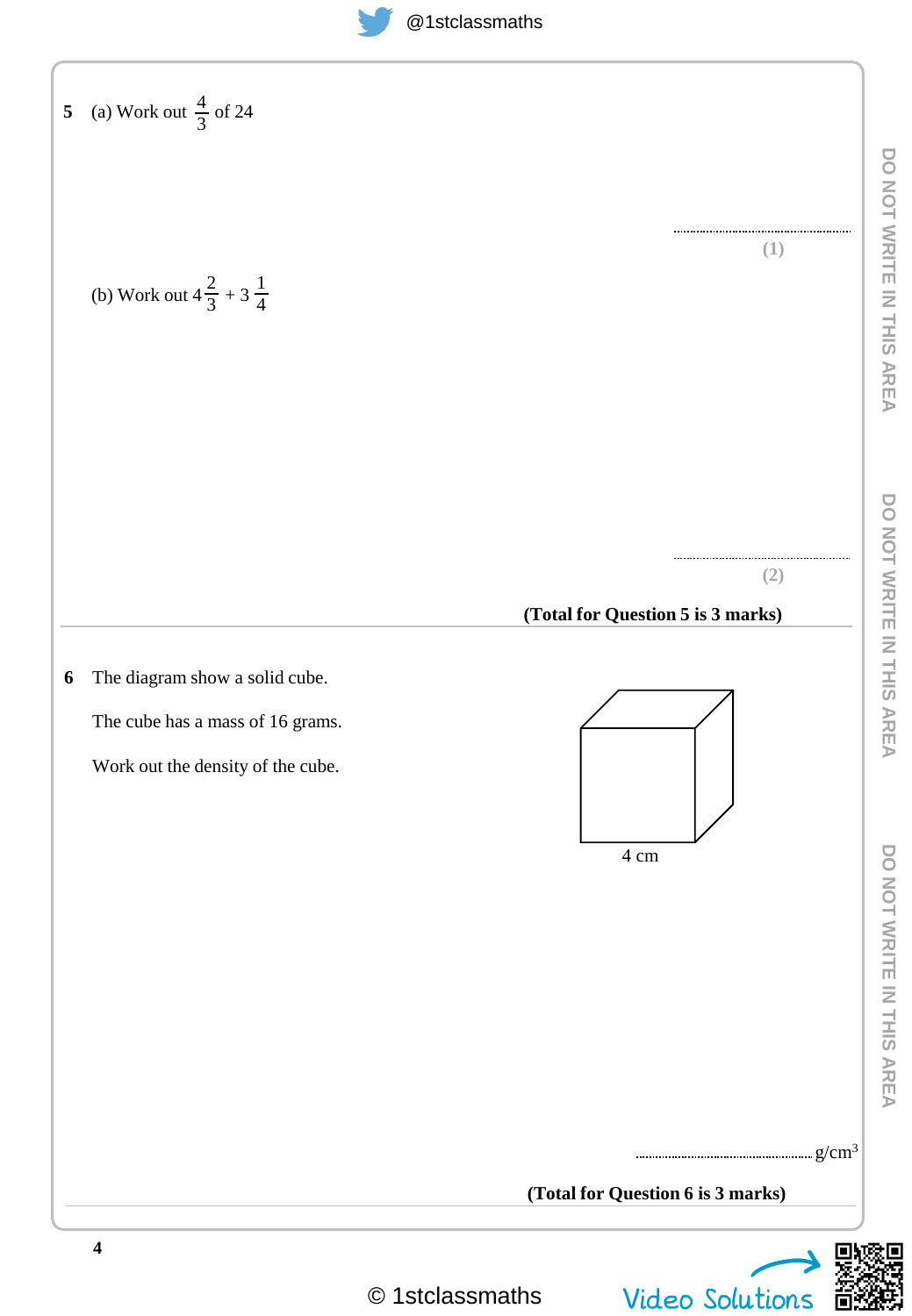

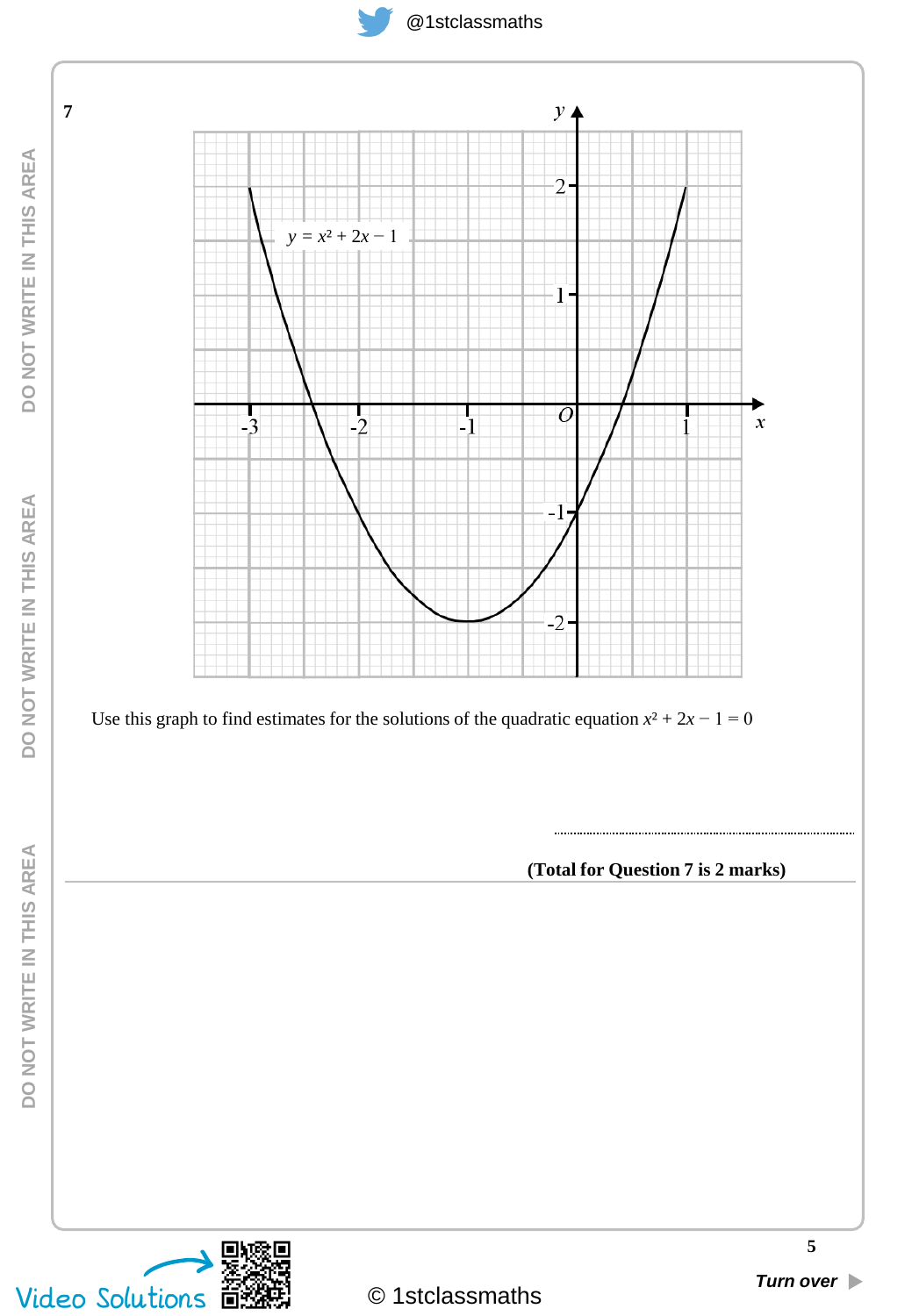**8** *ABCDE* is a pentagon. The pentagon has one line of symmetry.



Angle  $ABC = 4 \times \text{angle } BCD$ .

Work out the size of angle *BCD.* You must show all your working.

**(Total for Question 8 is 4 marks)**

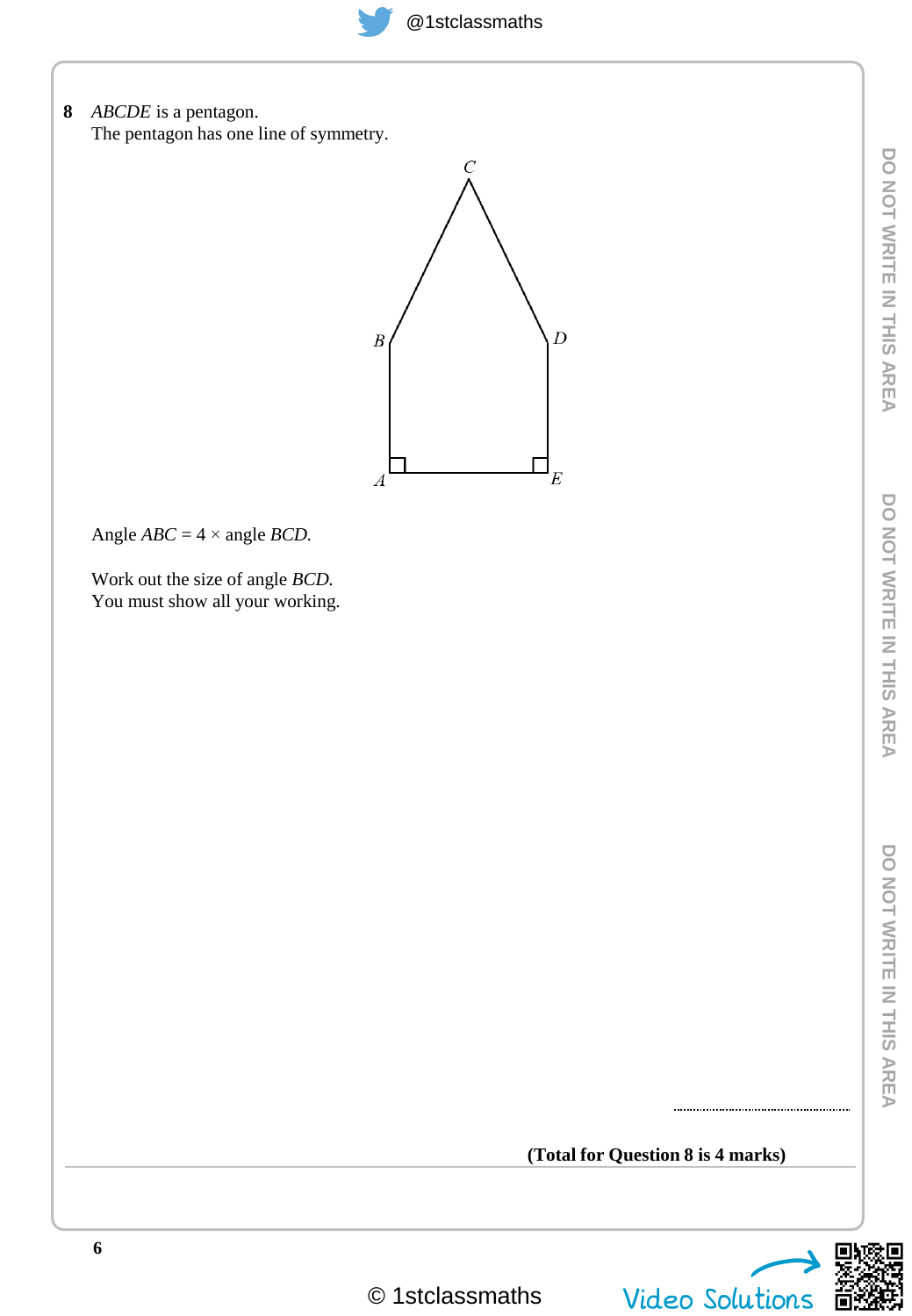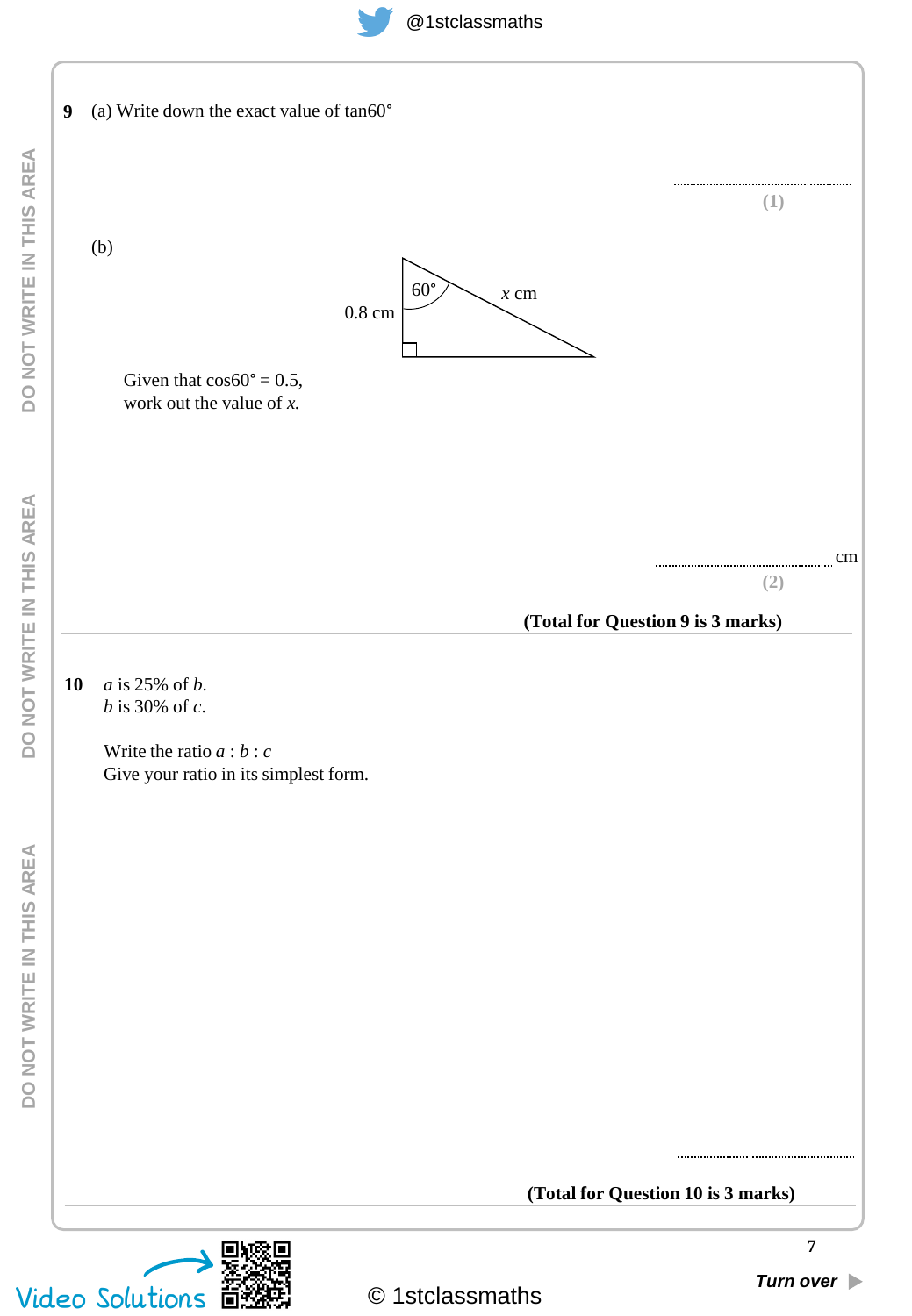**11** The cumulative frequency table shows information about the times, in minutes, that 80 people spent shopping in a supermarket.

| Time $(t \text{ minutes})$ | Cumulative<br>frequency |
|----------------------------|-------------------------|
| $10 < t \leq 20$           | 5                       |
| $10 < t \leq 30$           | 22                      |
| $10 < t \leq 40$           | 52                      |
| 10 < t < 50                | 70                      |
| $10 < t \leq 60$           |                         |

(a) On the grid below, draw a cumulative frequency graph for this information.



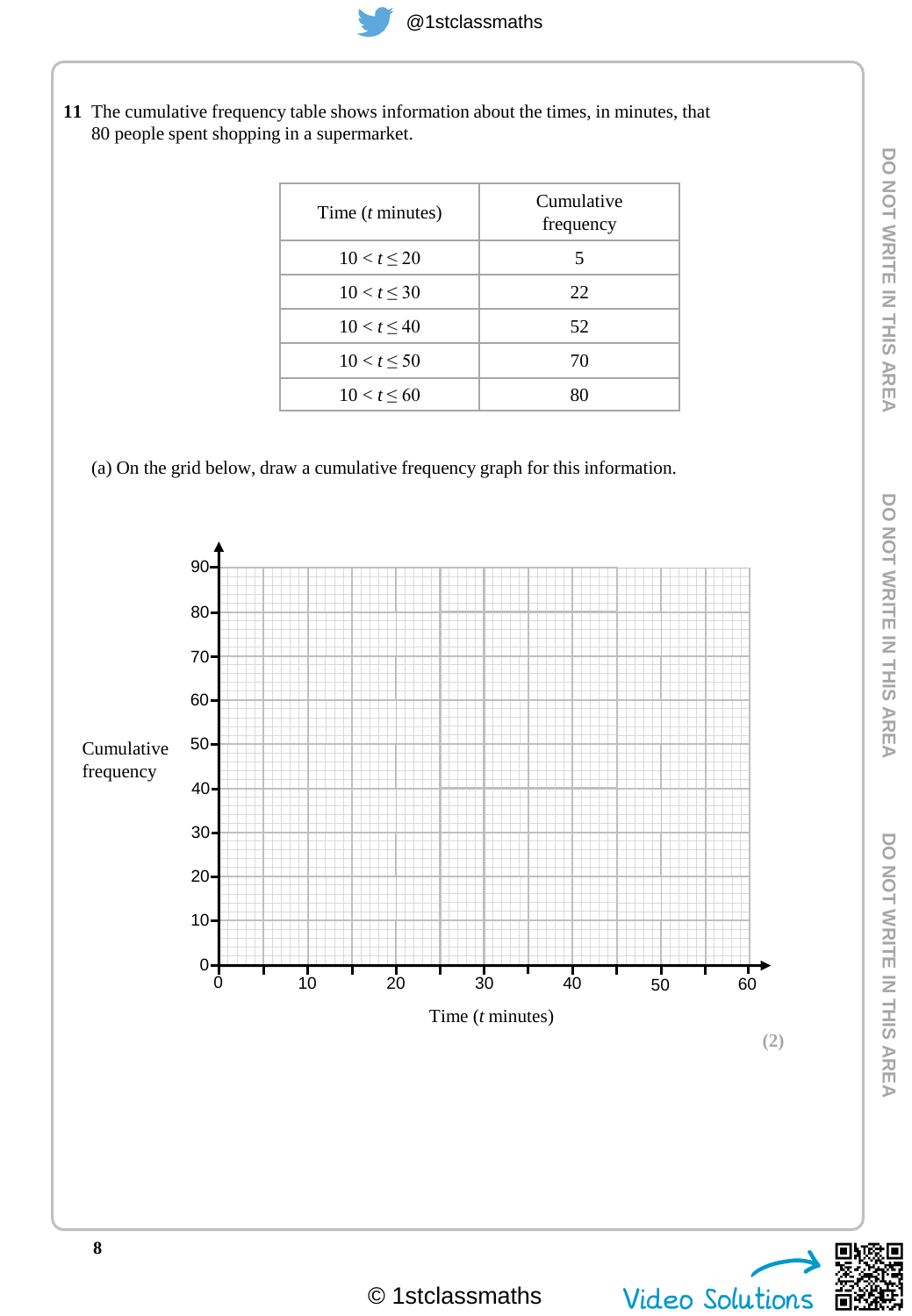

|  |  |  | 11 (b) Use your graph to find an estimate for the interquartile range |  |  |
|--|--|--|-----------------------------------------------------------------------|--|--|
|  |  |  |                                                                       |  |  |

**(2)**

### **(Total for Question 11 is 4 marks)**

**12** A bag contains only green and blue counters.

A counter is taken from the bag and the colour noted. The counter is then returned to the bag.

A second counter is then taken.

The probability that both counters are green is  $\frac{9}{2}$ 25

Work out the probability that neither of the counters is green.

**(Total for Question 12 is 3 marks)**

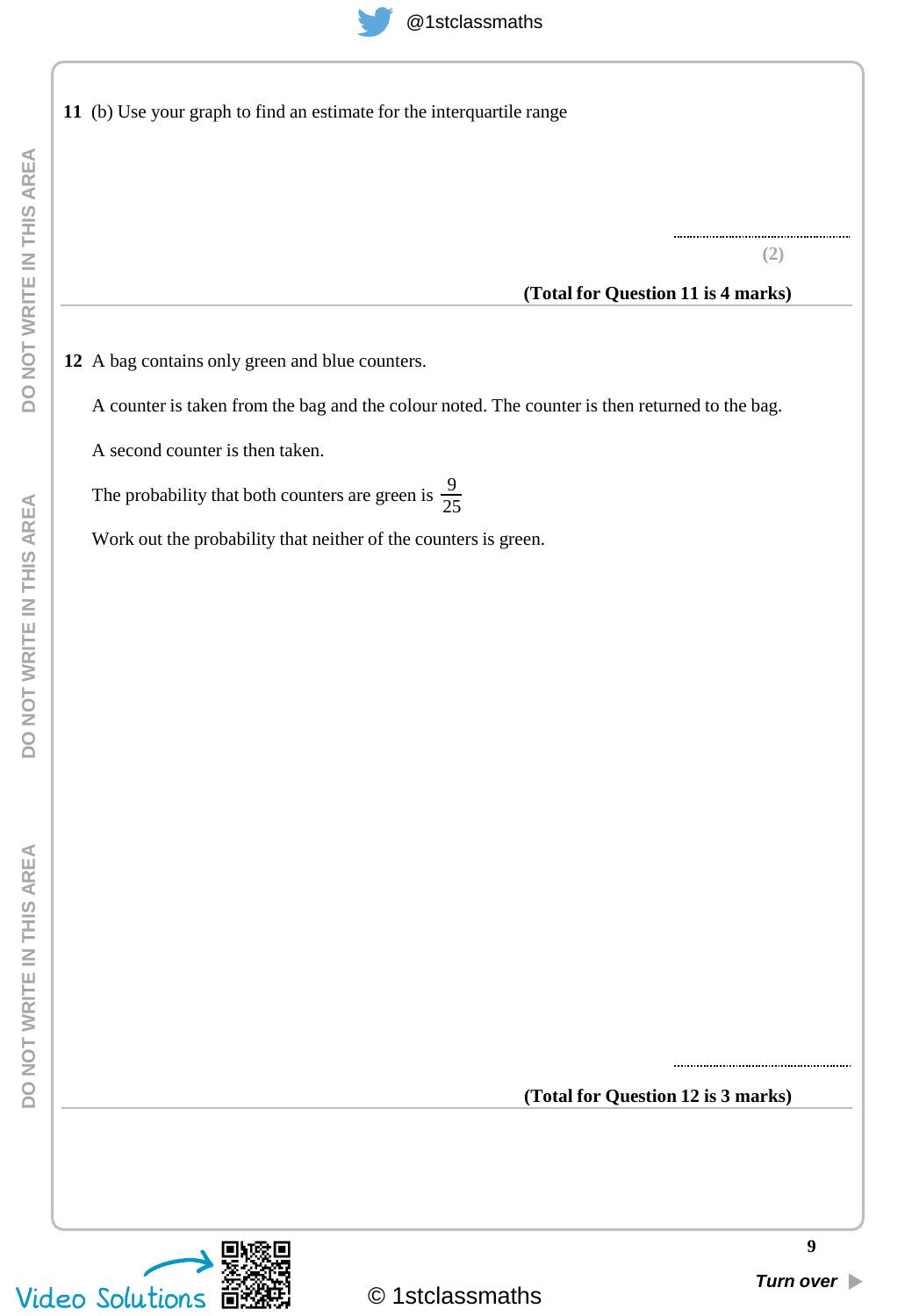| 13 During a day 20 cats and 30 dogs visit a veterinary practice. |  |
|------------------------------------------------------------------|--|

The mean mass of the cats is 4 kg. The mean mass of all the dogs and cats is 10 kg.

Work out the mean mass of the dogs.

# **(Total for Question 13 is 3 marks)**

kg

**14** The diagram shows a school sports hall that is a cuboid.



The four walls of the sports hall are to be painted. The school buys tins of paint that will cover  $75m^2$  each.

Work out how many tins of paint the school needs to buy.



DO NOT WRITE IN THIS AREA

**10**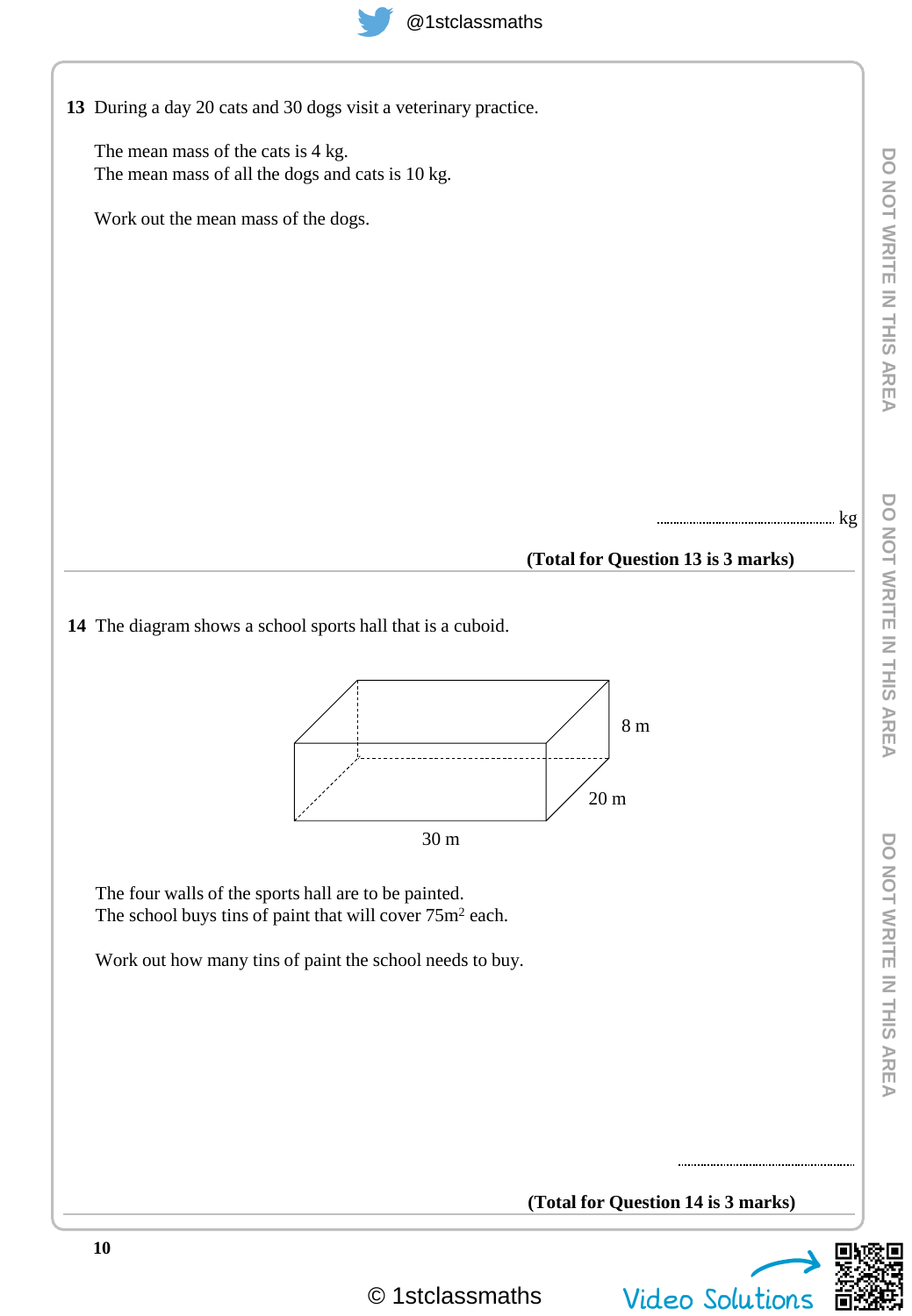

**15** (a) Expand and simplify 
$$
(2x + 3)(x - 1)(x - 3)
$$

(b) Simplify fully 
$$
\frac{2x^2 - 19x + 42}{x^2 - 36}
$$

**(3)**

**(3)**

# **(Total for Question 15 is 6 marks)**

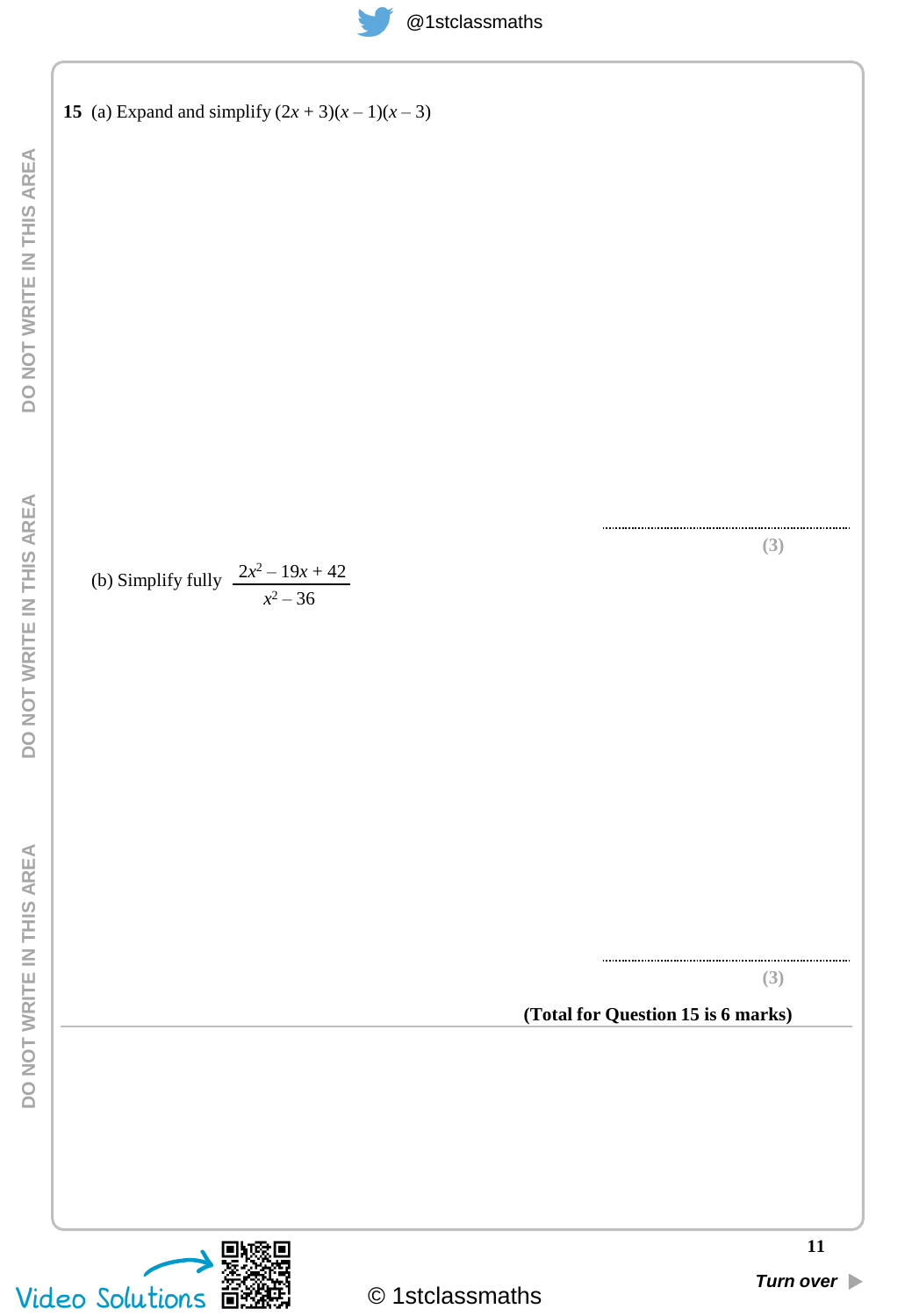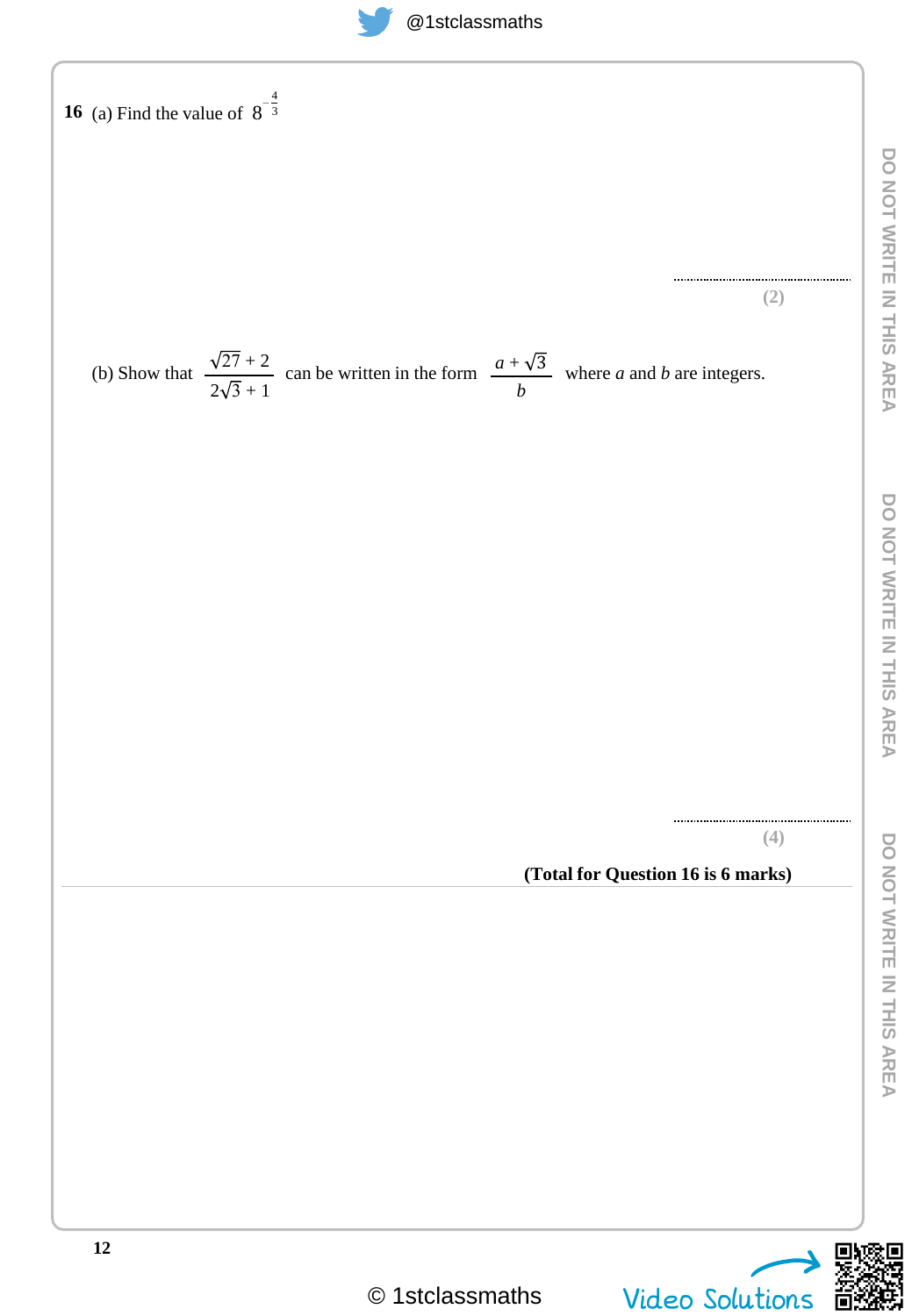17 Express 0.47 as a fraction. You must show all your working.

#### **(Total for Question 17 is 3 marks)**

**18** A class of students are asked if they prefer English or science.

The ratio of males to females in a class is 3 : 5

The ratio of males who chose English to males who chose science is 3 : 1

The ratio of females who chose English to females who chose science is 2 : 3

Work out what fraction of the class chose science.

**(Total for Question 18 is 3 marks)**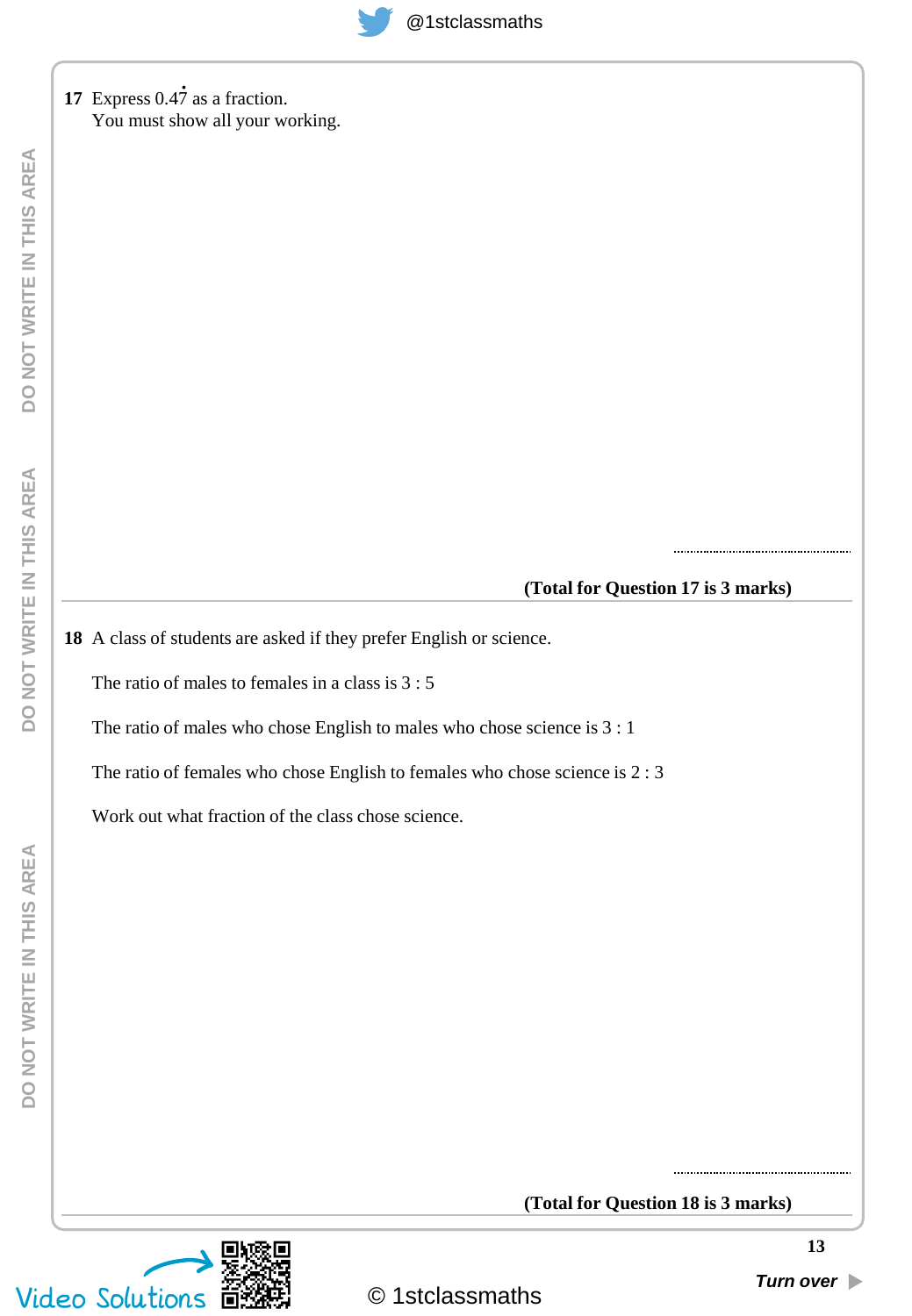**19** A car moves from rest.

The graph gives information about the speed, *v* metres per second, of the car *t* seconds after it starts to move.



© 1stclassmaths Video Solutions

**DO NOT WRITE IN THIS AREA**

**DO NOT WRITE IN THIS AREA** 

**DO NOT WRITE IN THIS AREA**

DO NOT WRITE IN THIS AREA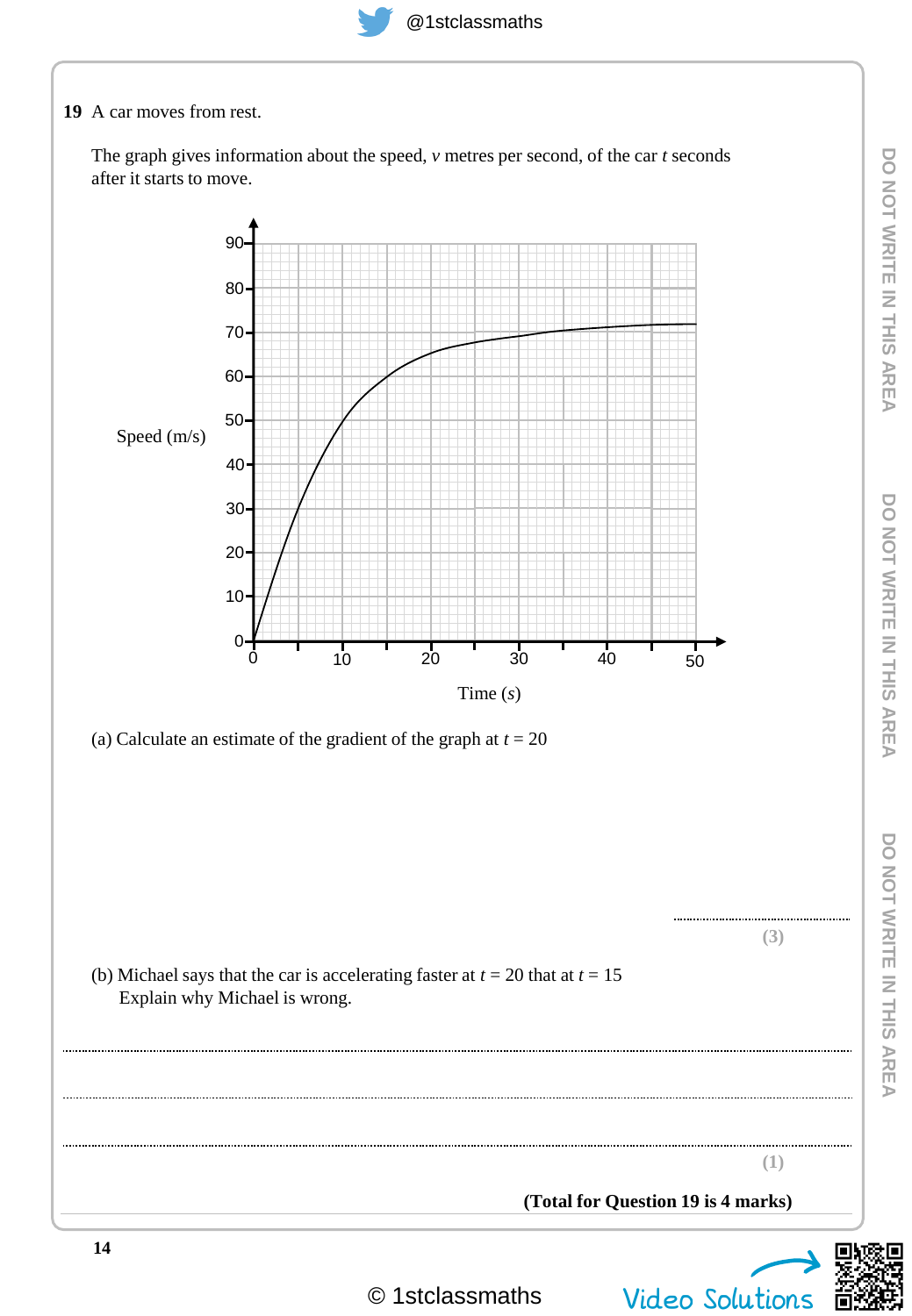

*m* is inversely proportional to  $\sqrt{r}$ When  $m = 2$ ,  $r = 9$ 

Find a formula for *t* in terms of *r*. Give your answer in its simplest form.

**(Total for Question 20 is 4 marks)**

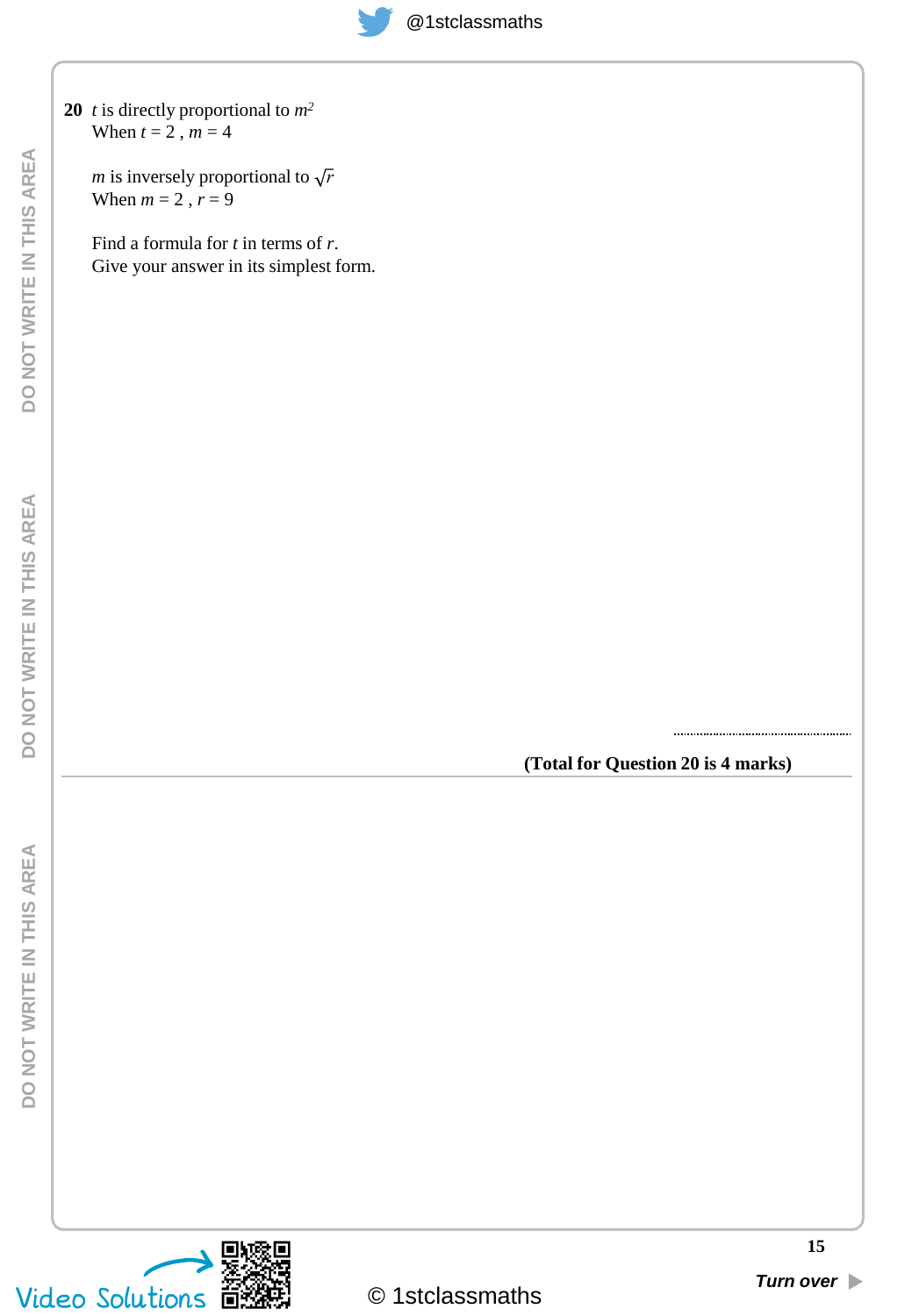



Calculate the shaded area. Give your answer in terms of  $\pi$ .

 $AB = \sqrt{72}$ 

**21**

**(Total for Question 21 is 4 marks)**

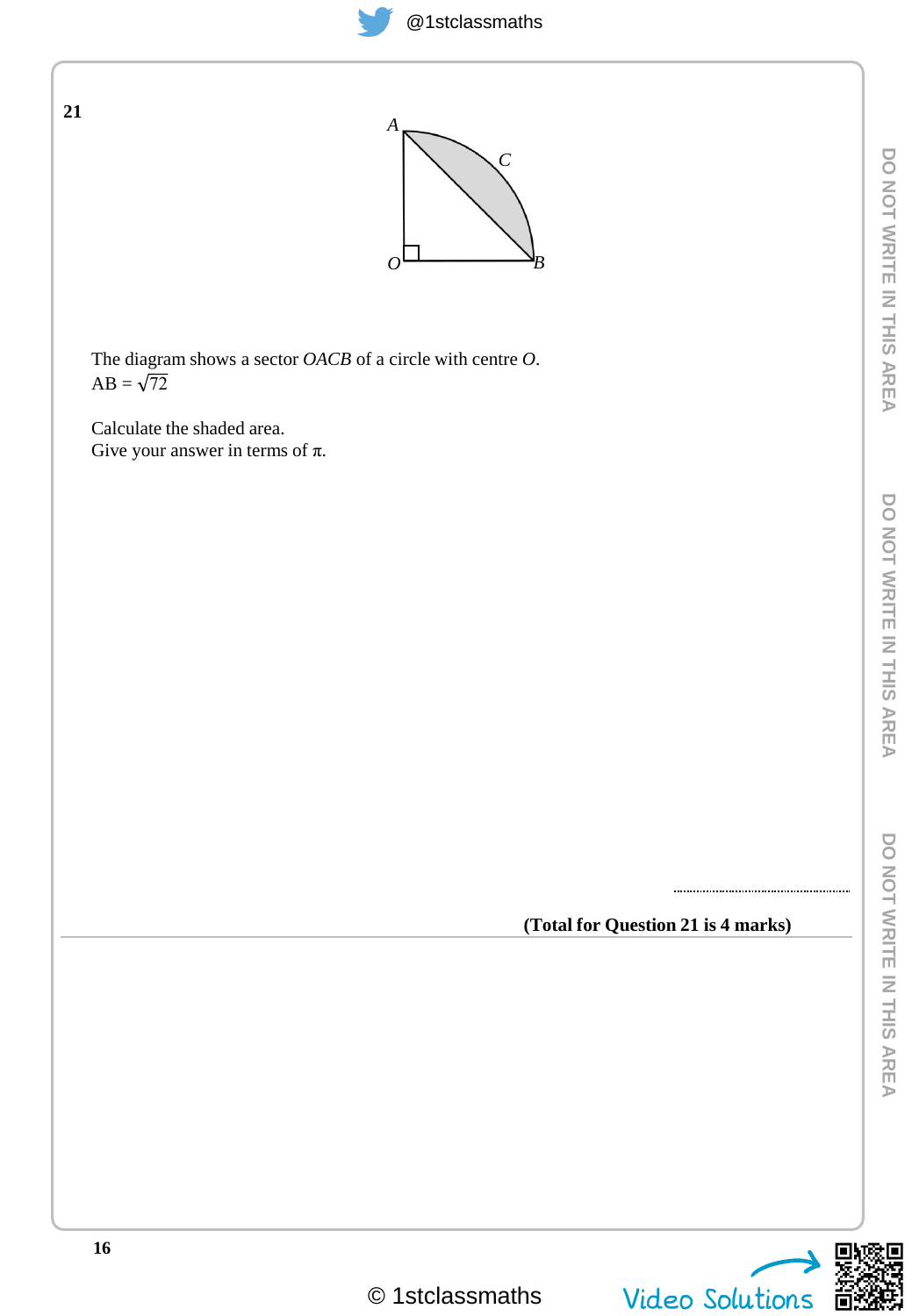

#### **(Total for Question 22 is 4 marks)**